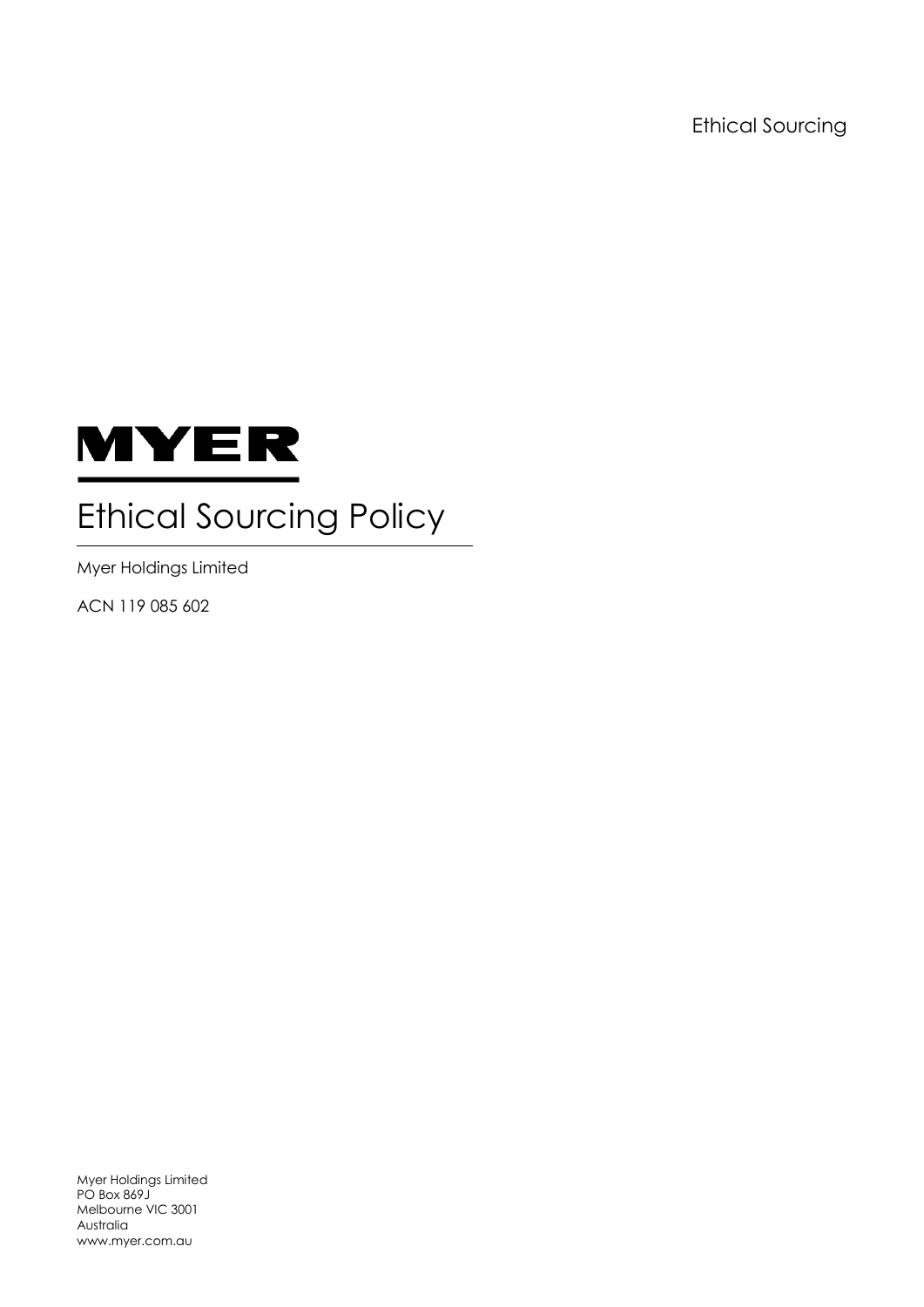

# 1 Ethical Sourcing Policy

Myer is committed to integrating ethical and socially responsible business practices into its operations, and in doing so, meeting the expectations of its valued stakeholders.

This Ethical Sourcing Policy (**Policy**) embraces the principles of the Ethical Trade Initiative (**ETI**) and internationally accepted labour standards of the International Labor Organisation (**ILO**). Myer expects its suppliers share and demonstrate the same commitment to ethical sourcing practices as set out in this Policy, and that they have management systems in place to achieve and maintain compliance with this Policy within their supply chain and operations.

Suppliers must, across all operations, recognise the human rights of its workers, and treat them with dignity and respect as understood by international community standards.

This Policy applies to all suppliers and their supply chain, regardless of where the supplier operates, and is complemented with a compliance audit program principally for the supply of private label products in countries assessed to be high risk, and a supplier due diligence questionnaire focussed on human rights protection and is complemented with a compliance audit program and a supplier due diligence questionnaire focussed on human rights protection and processes.

# 2 Our Expectations

This Policy outlines the minimum ethical standards suppliers must comply. Suppliers must implement and maintain management systems to ensure compliance with this Policy and to ensure that effective systems and controls are in place to safeguard against any form of human rights abuse within its business operations and supply chain.

In complying with this Policy, Myer expects its suppliers to:

- uphold human rights and ethical practices throughout its supply chain and operations;
- implement monitoring systems to assess ethical sourcing compliance, with a focus on continual improvement;
- communicate and extend the requirements of this Policy to its own suppliers including sub-contractors and other third parties (where reasonably practicable);
- fully co-operate with any internal or external audit process conducted by or on behalf of Myer
- ensure that corrective action is taken as a priority to rectify any breach of this Policy.

Myer will monitor compliance with this Policy through its Ethical Sourcing Program (**Program**). The Program encourages collaboration and compliance, prioritising engagement with private label suppliers via an audit program. Myer will continue to work with suppliers who demonstrate continual improvement in ethical sourcing practices and encourage suppliers to be open and transparent about sourcing challenges so that practical remediation can be developed. Where there is a breach of this Policy, Myer will work with the supplier to remediate the issue and implement corrective actions or improvement plans.

Myer adopts a zero tolerance approach to matters of human rights or environment abuse. High risk issues must be addressed in a timely manner to Myer's satisfaction to achieve compliance with this Policy and applicable laws. Any unwillingness or inability to comply with this Policy, repeated non-compliance with this Policy, or unsatisfactory corrective action, may lead to review of Myer's relationship with the Supplier

# 3 Ethical Standards

Myer requires all its suppliers to comply with the following ethical standards, and any associated laws and regulations in the supplier's country of operation and manufacture and international laws. Where there is a conflict between the ethical standard and local, national or international laws, the requirement that affords the greater protection will apply. All suppliers and subcontractors agree to implement and integrate this policy and applicable laws into its business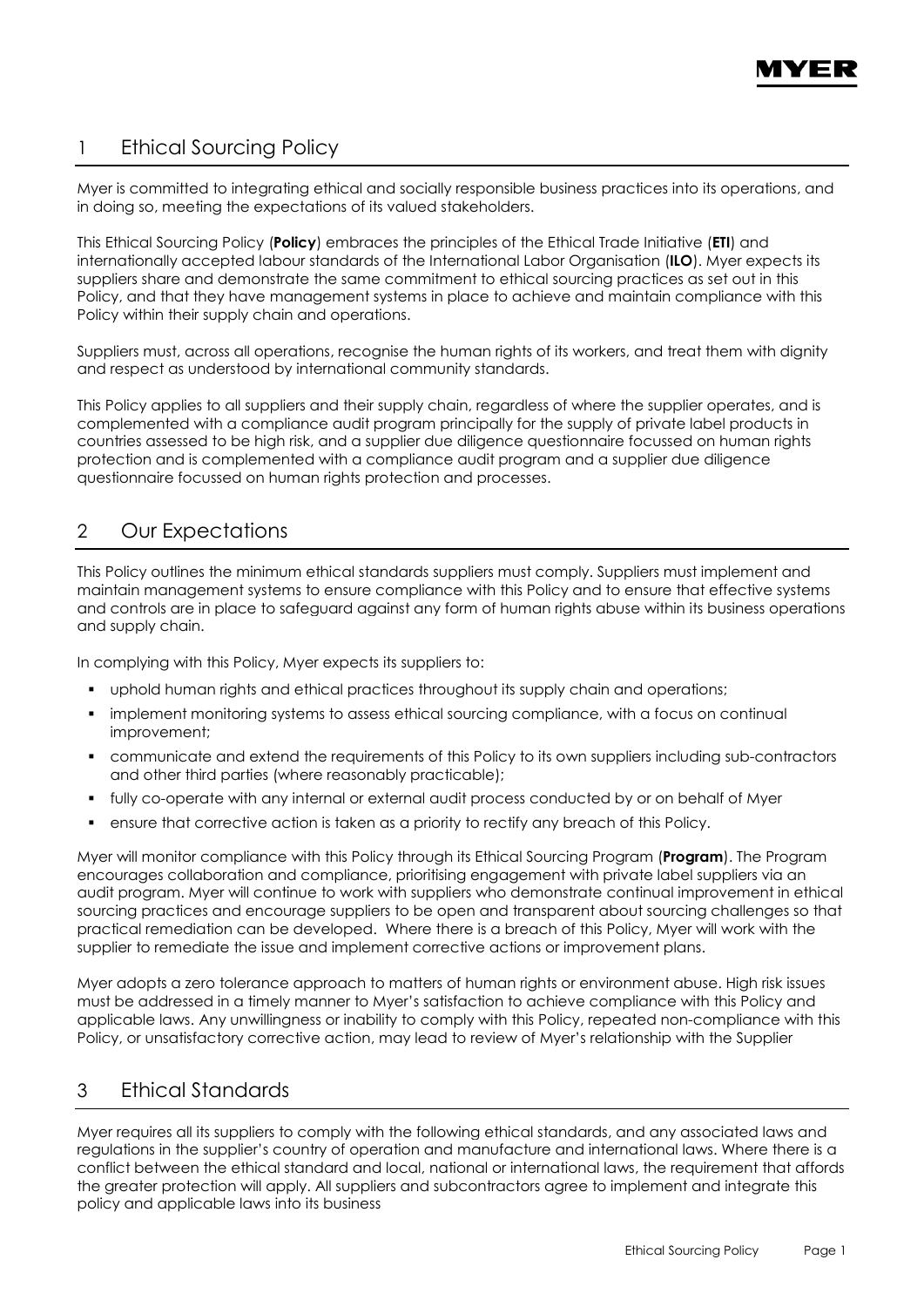

Myer has a zero tolerance approach to any form of modern slavery including slavery and slavery-like practices and conditions (such as debt bondage, servitude, forced marriage and forced labour) and human trafficking. Workers shall not be required to pay employers' or agents' recruitment fees or other related fees for their employment. Suppliers must ensure that foreign and migrant workers are engaged in compliance with immigration and labour laws of the country they operate in, and must be provided a written employment agreement in local language prior to the worker departing their country or region of origin. All factories and its location, subcontractors, labour brokers and homeworkers, particularly for private label suppliers, must be disclosed and cannot be engaged for the provision of goods and services until approved by Myer.

# **3.1 Business ethics**

Suppliers must employ professional business ethics in all dealings and provide transparent documentation and records. Appropriate policies must be developed and communicated to workers to ensure effective management practices of ethical issues, including in relation to the matters arising under this Policy.

## **3.1.1 Bribery**

Suppliers must not engage or offer to engage in acts of bribery or corruption, and must not falsify documents or records. Bribes, favours, benefits or other similar unlawful or improper payments, in cash or in kind, whether given to obtain business or otherwise. A zero tolerance approach applies to such activities.

## **3.1.2 Use of subcontractors**

Any use of subcontractors including factories, labour brokers and homeworkers for production or services must be disclosed and pre-approved by Myer. Suppliers and subcontractors must not refuse inspection from any Myer company or third party auditor. Suppliers must not source goods including raw materials or use subcontractors that have breached this Policy or has been deemed unsuitable by Myer.

Adequate policies and processes must be in place to properly manage subcontractors to ensure they operate in accordance with applicable laws, regulations and this Policy. The subcontractor must provide a valid social compliance audit for review by Myer prior to use.

For the purposes of this Policy, subcontracting means engagement by a supplier of additional suppliers to provide services or produce product in its final form or significantly contribute to the final form of the product to be supplied to Myer.

#### **3.1.3 Business licence**

Suppliers including factories must hold a valid business licence which includes a permit to operate and manufacture at the producing factory. Only workers with a legal right to work are to be employed or used.

# **3.2 Employment is freely chosen**

Suppliers must not use forced, bonded (including debt bondage) or involuntary labour, slavery, human trafficking or prison labour. This includes not harbouring or recruiting persons using threat, force, coercion, abduction or fraud. All work must be voluntary, workers must not be unreasonably restricted in movement (including the right to leave the workplace after their shift), and must be free to leave or terminate their employment after reasonable notice. Workers must not be permitted or encouraged to incur debt through recruitment fees or fines, or required to lodge "deposits" or surrender identity papers with their employer or recruiter, as a condition of employment.

#### **3.3 Freedom of association and the right to collective bargaining are respected**

Suppliers must recognise and respect worker rights of free association, including joining or forming any union of their choice (or not) without the need to seek prior approval from management. Suppliers must also allow workers to bargain collectively without the fear of reprisal, harassment, discrimination, intimidation or penalty. Suppliers shall maintain an open attitude towards the activities of trade unions and their organisation activities, and must not discriminate against or penalise any worker (or their representative) because of their membership or affiliation with a trade union.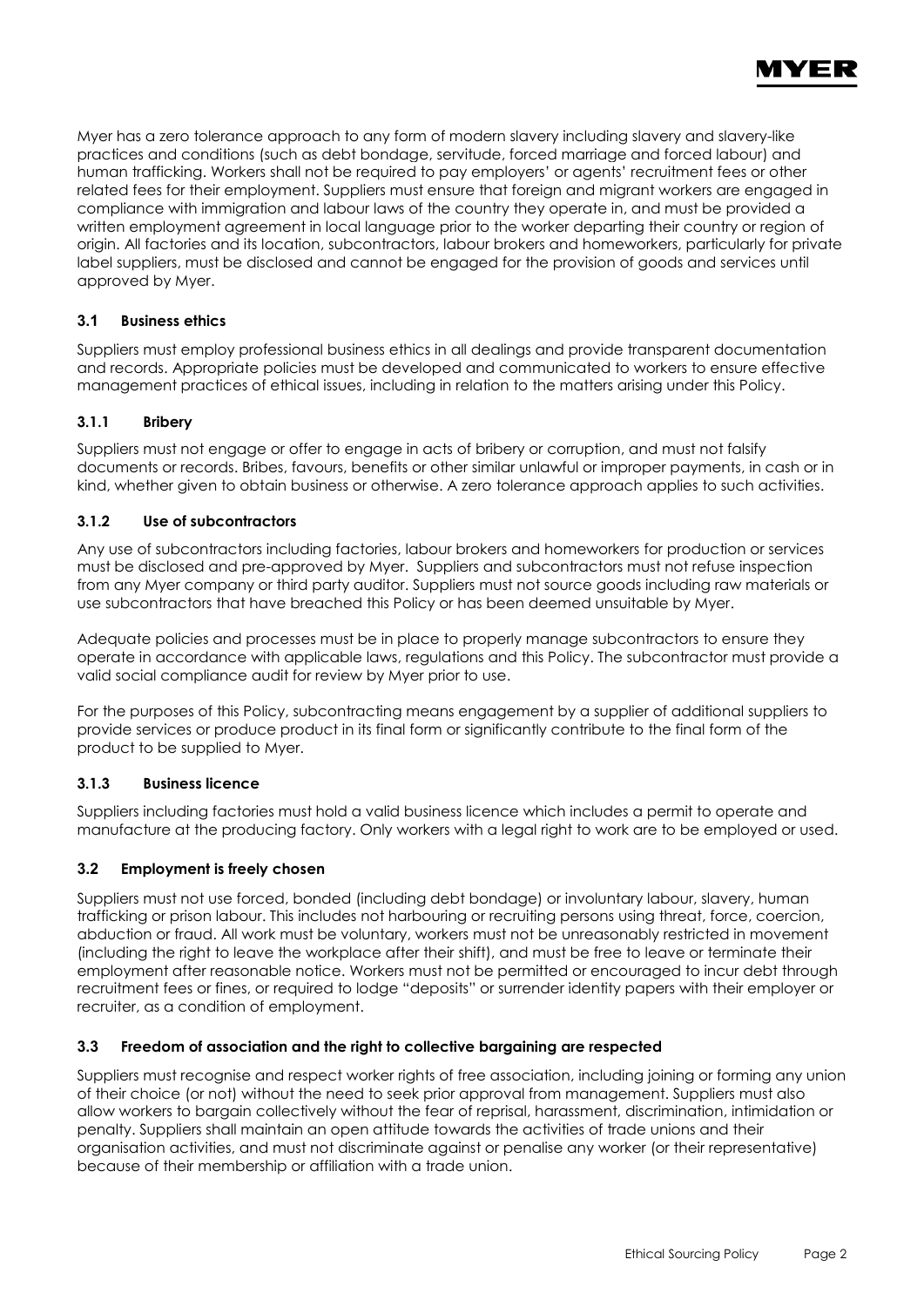

Where the right to freedom of association and collective bargaining is restricted under local laws, suppliers will facilitate and not hinder the development of alternative means of independent and free association and bargaining.

# **3.4 Working conditions are safe and hygienic**

Suppliers must provide workers with a safe and hygienic working environment, and ensure exposure to potential hazards including chemical and biological agents, are mitigated and controlled. Adequate steps must be taken to prevent accidents and injury to health arising out of, associated with, or occurring in the course of work, by minimising, so far as is reasonably practicable, the causes of hazards inherent in the working environment.

Suppliers are responsible for ensuring emergency evacuation processes are established and regularly practiced, with trained supervisors designated to locations through the facility to ensure the safe, orderly and timely evacuation of workers. All firefighting equipment (such as fire extinguishers and/or fire hoses) must be regularly inspected and maintained to the required standards. All workers must have easy and safe access to emergency exits and stairways, which should be clearly marked, unlocked and free of obstructions. Clear safety warning signs, in local language of the workers is to be displayed on relevant equipment and hazardous or toxic substances or objects. Emergency plans must communicate to workers their right to remove themselves from imminent danger without first seeking permission.

Personal Protection Equipment (PPE) suitable for each task must be available for workers, at no cost to workers, including protective eye wear, protective footwear, hearing protection, gloves, masks, hard hats and insulated clothing.

Suppliers will provide workers with access to clean toilet and washing facilities, clean and drinkable water, keep workplace at a comfortable temperature and, if appropriate, have sanitary food preparation, storage and eating facilities. Where accommodation is provided to workers, it shall be clean, safe and meet the basic needs of the workers.

Suppliers shall provide workers with appropriate and regular workplace health and safety information and training, including fire training, emergency management plans and processes, safe handling of hazardous chemicals, workplace and production safety, and correct use of PPE and first aid equipment. In addition, workers should be encouraged to raise health and safety concerns and be empowered to refuse to work in unsafe conditions

A senior management member is to be assigned responsibility for health and safety.

# **3.5 Child labour shall not be used**

Suppliers must not recruit or use child labour at any level of the supply chain. A zero tolerance policy against child labour is enforced.

Child labour, as defined by the ILO, is work that deprives children of their childhood, interferes with the child's education, or work that is harmful to the physical, social and mental development of the child. Suppliers must be able to verify the age of all workers to ensure no child labour is used. The ILO provides that the minimum working age should not be less than the age for completing compulsory schooling, and in any case not less than 15 years of age. If child labour is found in a supplier's supply chain, whether working for the supplier directly or indirectly, the best interests of the child must be prioritised in any remediation process, action or solution.

Young labour, those under 18 years of age, are not to perform work that is likely to or does expose them to health and safety risks, be employed at night, and cannot work in hazardous conditions. Work must not interfere with the young worker's education or be harmful to their mental, social or moral development.

# **3.6 Wages and benefits**

Wages and benefits paid for a standard working week must meet, as a minimum, any applicable national laws, standards, regulations or industry benchmark standards, whichever is the higher. Wages must be paid in a timely manner and overtime must be compensated at pay rates greater than regular hourly rates, and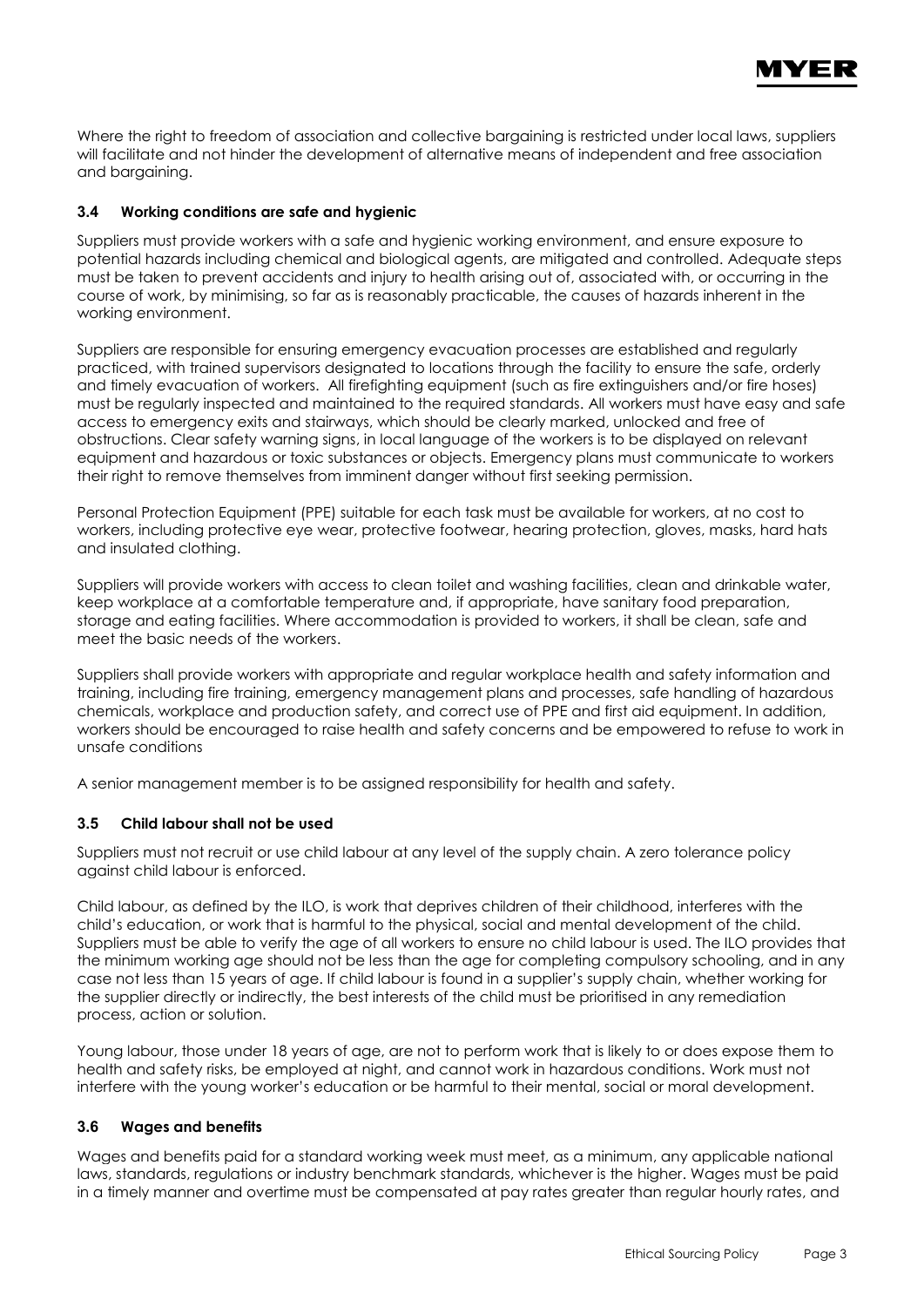

in accordance with local laws or regulations. Deductions from wages as a disciplinary measure is not permitted, nor shall any deductions from wages not provided for by national law be permitted without the express permission of the worker concerned.

All disciplinary measures and actions taken against a worker are to be recorded.

All workers must be provided with written and understandable information about their employment conditions in respect to wages before they enter employment, and about the particulars of their wages for the pay period concerned each time they are paid.

Record keeping on wages paid must be accurate, complete and transparent at all times.

## **3.7 Working hours are not excessive**

Working hours are not to exceed the maximum set by law, collective agreements and industry standards or benchmarks.

Working hours, excluding overtime, shall be defined by contract, and not exceed 48 hours per week. Total working hours shall not exceed 60 hours per seven-day week, including overtime, except in extraordinary business circumstances, including but not limited to unexpected production peaks, accidents or emergencies, where permitted by national law or where appropriate safeguards are put into place to protect workers.

All overtime must be at a premium rate, be voluntary, and used responsibly, taking into consideration the extent, frequency and hours worked by individual workers and the workforce as a whole. It shall not be used to replace regular employment.

Workers must be allowed at least one day off every seven days, or where allowed by national laws, two days off in every 14 days. Suppliers shall respect workers' rights to breaks during work shifts and comply with national or local laws for worker entitlements to public holidays or annual leave.

Record keeping on hours worked must be accurate, complete and transparent at all times.

#### **3.8 No discrimination is practised**

Suppliers shall not discriminate against any worker based on their age, race, religion, caste, gender, national origin, disability, pregnancy, marital status, sexual orientation, ethnicity, union membership or political affiliation at any time, including in hiring, within the workplace, and during other employment practices such as promotions, rewards, terminations, retirement and access to training.

Suppliers are to promote a culture of equality, diversity and actively support programs that look to ensure a diverse worker base and empowerment of women in the workforce.

#### **3.9 Regular employment is provided**

To every extent possible work performed must be on the basis of a recognised employment relationship (ie worker contract) established through national laws and practice.

Obligations to employees under labour or social security laws and regulations arising from the regular employment relationship shall not be avoided through the use of labour-only contracting, subcontracting, or home-working arrangements, or through apprenticeship schemes where there is no real intent to impart skills or provide regular employment, nor shall any such obligations be avoided through the excessive use of fixed-term contracts of employment.

#### **3.10 No harsh or inhumane treatment is allowed**

Suppliers are prohibited from the use of harsh or inhumane treatment of workers, such as the threat of, or actual physical/verbal abuse or discipline, sexual or other harassment, corporal punishment, mental or physical coercion or other forms of intimidation. Disciplinary policies and procedures must be clearly defined and communicated to all workers.